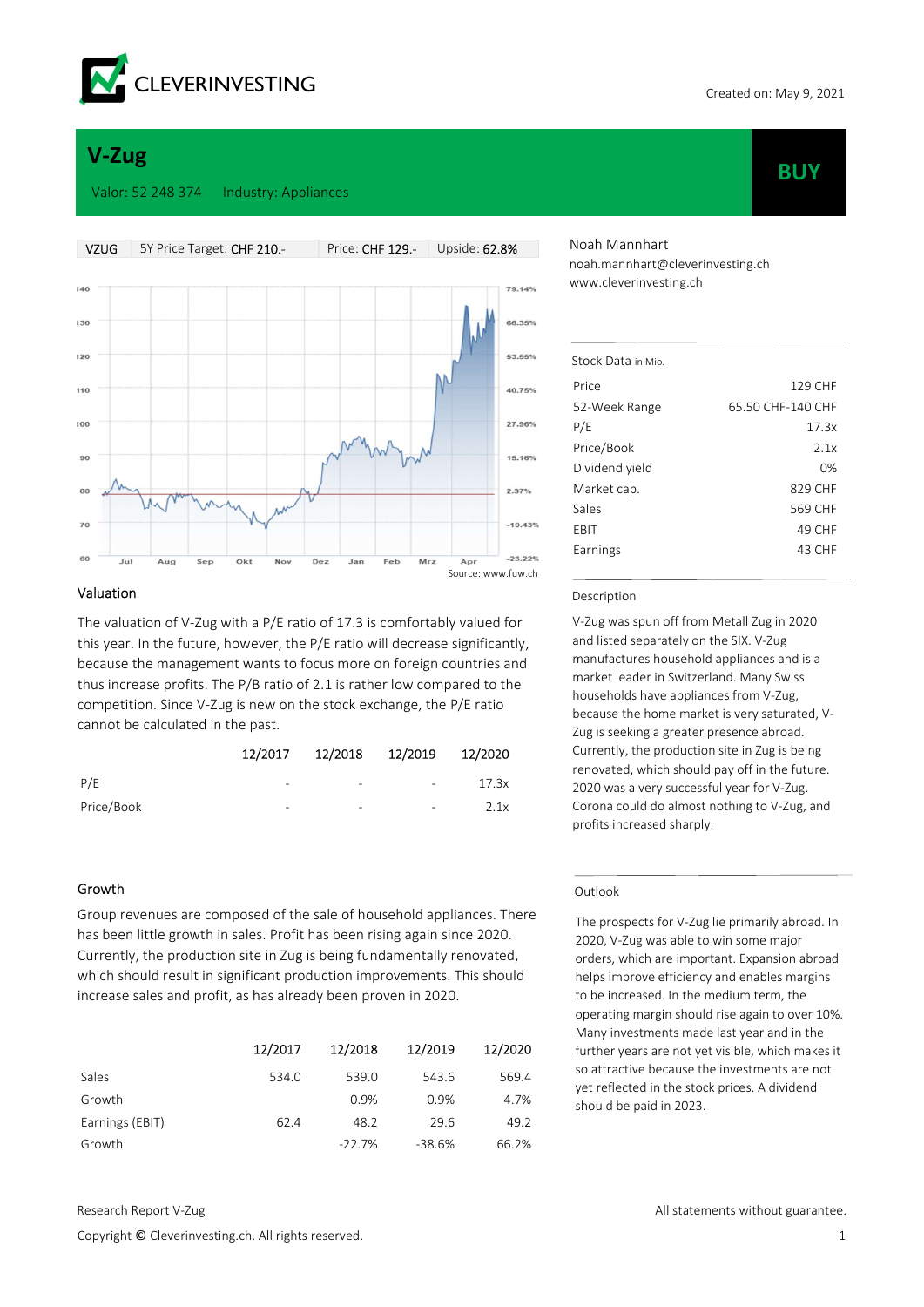

# **Efficiency**

The return on sales has been declining sharply since 2018. In a few years, however, targeted investments should increase profitability back to over 10 percent. This should bring it back to the 2016 level of 12.8%. Electrolux has a higher return on sales. In the future, however, this could surpass V-Zug.

|                    | 12/2017 | 12/2018 | 12/2019 | 12/2020 |
|--------------------|---------|---------|---------|---------|
| Return on sales    | 10%     | 7.6%    | 5%      | 7.6%    |
| Sales per employee | 285'561 | 278'552 | 280'206 | 284'842 |

# Profitability

Return on equity is lower compared to Electrolux. In the future, return on equity should continue to grow thanks to international growth and rising demand. A level of over 15% should be possible in the next few years.

|                  | 12/2017 | 12/2018 | 12/2019 | 12/2020 |
|------------------|---------|---------|---------|---------|
| Return on equity |         | 18.2%   | 11.6%   | 13.6%   |
| e.g. Electrolux  | 27.9%   | 17.5%   | 8.1%    | 21.3%   |

# Balance sheet quality

V-Zug has a high equity ratio. The spin-off from Metall Zug was a good thing. While Metall Zug is doing worse, V-Zug can further expand its capital cushion. Liquidity was in the red in 2019 due to high investments, but is now back at a very high level. Investments are likely to remain high, but will pay off in the coming years.

|                | 12/2017 | 12/2018 | 12/2019 | 12/2020 |
|----------------|---------|---------|---------|---------|
| Equity ratio   | 57.5%   | 55.9%   | 51.2%   | 70.9%   |
| Net. Liquidity | 45.9    | 13.5    | $-42.7$ | 107.8   |

# SWOT-Analysis

| Strengths<br>Annual result showed growth despite pandemic<br>■ Very high cash position and low level of debt<br>■ Strong presence in the Swiss market | Weaknesses<br>Since 2017, profit has been at a low level<br>■ Weakly represented in the low and mid-range segment  |
|-------------------------------------------------------------------------------------------------------------------------------------------------------|--------------------------------------------------------------------------------------------------------------------|
| <b>Opportunities</b><br>• Foreign expansion should yield a clearly higher margin<br>Additional income from conversion of vacant space in Zug          | <b>Threats</b><br>• Small trading volume<br>■ Expansion could lead to a price war and significantly low<br>margins |

Copyright © Cleverinvesting.ch. All rights reserved. 2

#### Appointments

GA: 28.04.2022, Zug Year-end figures: 15.02.2022 Qquarterly statement: 22.07.2021

Website

https://www.vzug.com